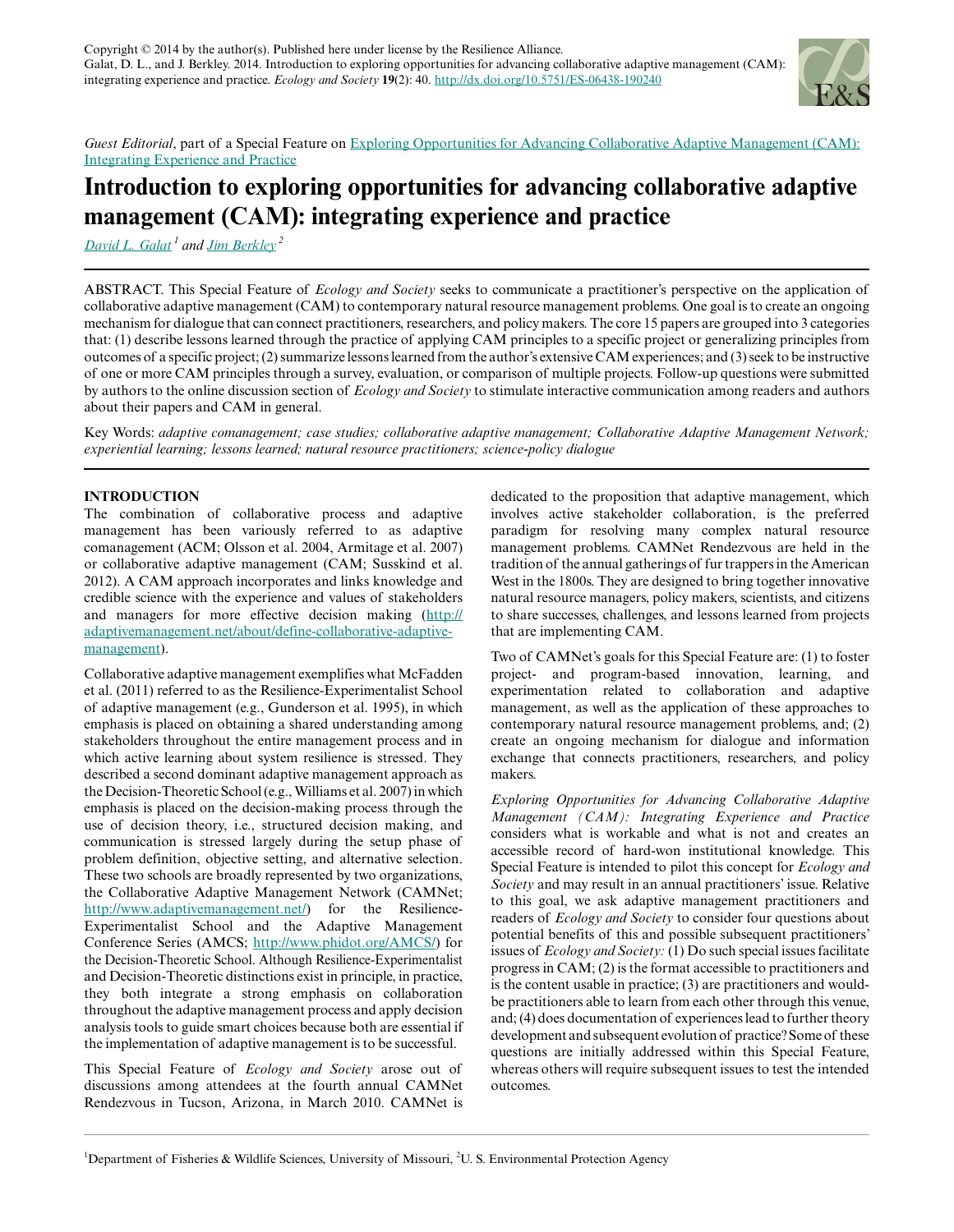#### **DESCRIPTION OF CONTENTS**

Fifteen papers compose the core of this Special Feature, bookended by this introduction and a summary contribution by Beratan (2014), which highlights common themes, major challenges, and implications for research and practice of the preceding contributions. The 15 papers roughly fall into 3 topical groups. First are five papers that stress lessons-learned from applying CAM principles to a specific project, i.e., case studies, or generalize CAM principles from experiences of a specific project. These include Green et al. (2013), who examined how collaboration contributed to resilience in water governance for the Okavango River Basin, Africa. Monroe et al. (2013) considered how intermediate steps of CAM, which focus on social learning within the Springs Basin Working Groups, Florida, can help overcome commonly cited barriers to CAM. Caves et al. (2013) detailed how more than strong stakeholder engagement is needed to address externalities that drive uncertainty at Las Cienegas National Conservation Area, Arizona, and they explored additional modifications to address the complexity of public lands resource issues. Childs et al. (2013) illustrated how to maintain a shared vision and momentum within the Agua Fria Watershed, Arizona, when collaboration between agency and nonagency stakeholders is mandated. The final case study by LoSchiavo et al. (2013) documented five key lessons learned during the decade-long development and implementation of the Comprehensive Everglades Restoration Plan collaborative adaptive management program, which could be useful to other practitioners.

The second group of two papers we labeled as experiential. They summarize broad lessons learned from the authors' extensive CAM experiences over years of practice implementing multiple projects. Scarlett (2013) examines CAM from the perspective of a U.S. Department of Interior decision maker in which policies and project decisions often involve trade-offs, which heighten the importance of collaborative decision making. Loftin (2014) reflects on 25 years of experience in applying adaptive management to large-scale water resource and ecosystem restoration projects to argue that 'success' should be measured in terms of achieving desired project performance and not just meeting planning requirements and on-time and within-budget measures.

The final group of eight papers is largely instructional. The papers describe one or more principles or aspects of CAM through a survey, evaluation, or comparison of multiple projects. Benson and Stone (2013) conducted a mail survey of practitioners to explore the potential disconnect between adaptive management theory and practice relative to legal requirements and processes in the U.S., which make it difficult to successfully implement CAM. Smedstad and Gosnell (2013) evaluated the National Riparian Service Team's efforts to catalyze CAM of public land riparian areas in seven cases from the western U.S. Margoluis et al. (2013) described results chains, proposed as a valuable tool for helping the conservation community clearly specify the theory of change behind the adaptive management actions they were implementing. Greig et al. (2013) compared seasoned practitioners' assessments of the difficulties encountered when implementing adaptive management in the U.S. Northwest Forest Plan and described a hierarchy of factors to enable or inhibit implementation of adaptive management in the forest sector.

Pratt-Miles (2013) reviewed four potential structures for multistakeholder collaboration, which have been used by medium- to large-scale adaptive management programs in the U. S. and identified factors to determine if any of these structures might be appropriate for a particular situation. Berkley (2013) explored the idea of integrating stakeholder assessments into CAM progress measurement by examining aspects of the Glen Canyon Dam Adaptive Management Program and the Missouri River Recovery Program. Curtin (2014) proposed to extend the resilience paradigm with the examination of components of adaptive decision making and governance processes through three core components of resilience design. Lastly, Laws et al. (2014) explored the idea that adaptive comanagement practices seeking cool reason often felt the heat of conflict by analyzing the incidence and impact of conflict on the adaptive comanagement of social-ecological systems. Beratan (2014) concludes this Special Feature by highlighting four common themes among this diverse collection of papers and then assesses some of the challenges faced by adaptive management practitioners and researchers in connecting CAM theory to practice.

The features of an electronic journal such as *Ecology and Society* are well suited to furthering this dialogue. A discussion page has been set up for each article to foster a conversation within and among adaptive management researchers and practitioners no matter their school of thought. Each author has submitted one or two follow-up questions to stimulate interactive communication among readers and authors about their paper. Additionally, Beratan (2014) poses a set of broader questions to be addressed through ongoing interchange among researchers and practitioners. Lastly, we encourage readers to use the discussion page for this paper to communicate their assessment of whether or not this Special Feature has made progress in addressing the questions posed at the outset regarding potential benefits of a regular practitioner's issue of *Ecology and Society*. All types of input are welcome, simple comments and queries as well as more formal commentaries. We encourage you to get engaged in this emerging community of practice to help shape the future of CAM.

*Responses to this article can be read online at:* [http://www.ecologyandsociety.org/issues/responses.](http://www.ecologyandsociety.org/issues/responses.php/6438) [php/6438](http://www.ecologyandsociety.org/issues/responses.php/6438)

### **Acknowledgments:**

*This Special Feature was organized by the Collaborative Adaptive Management Network and made possible by the authors and by generous support from The Nature Conservancy's Great Rivers Partnership. The Collaborative Adaptive Management Network fosters the resolution of complex natural resource management issues through the application of collaborative adaptive management, highlighting excellence and innovation, and offering learning opportunities for practitioners, decision makers, researchers, and citizens. Additional information about CAMNet is available at: http://www.adaptivemanagement.net/. The Great Rivers Partnership is a global effort to create a new model for sustainable management of the world's great rivers for people and*